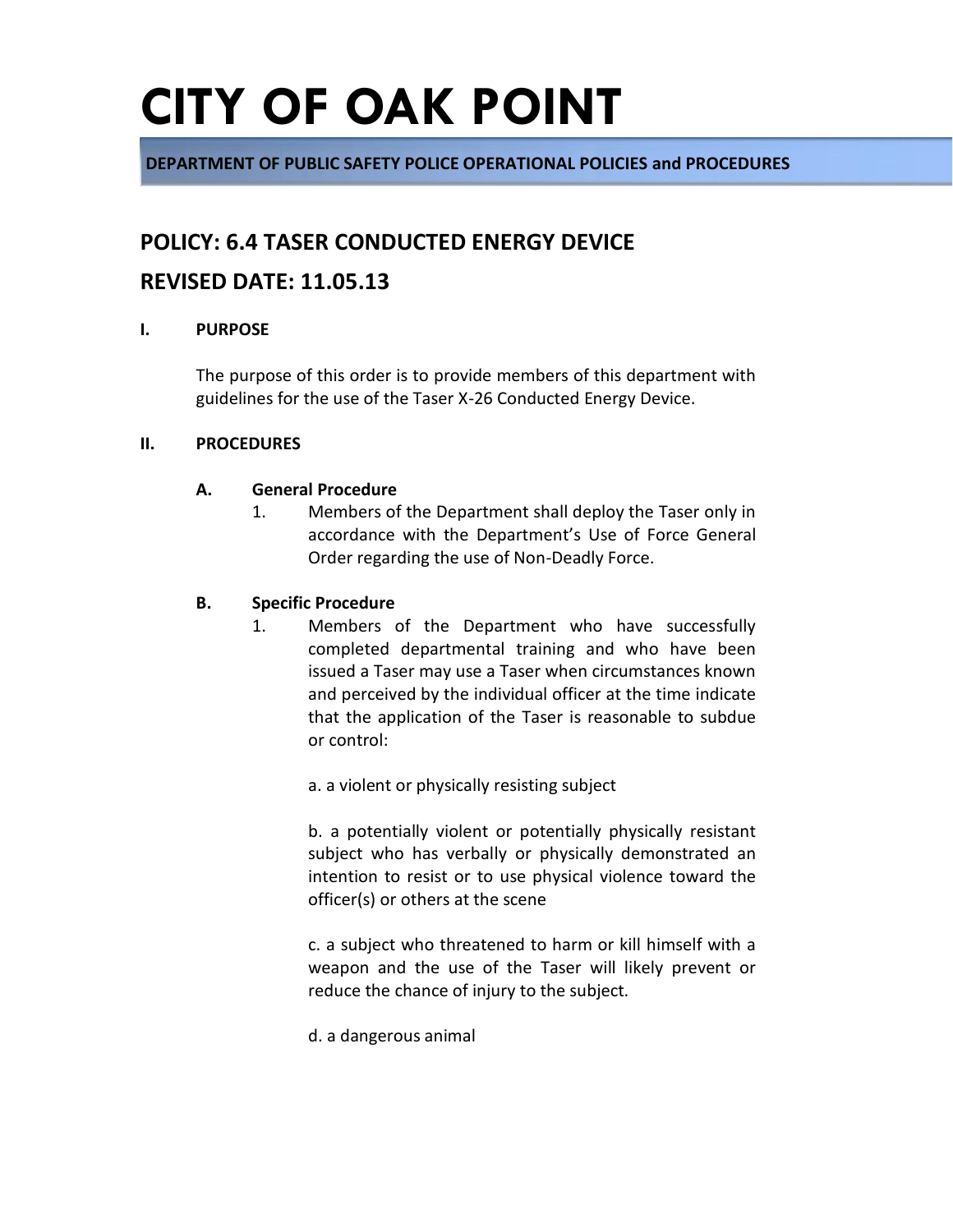**DEPARTMENT OF PUBLIC SAFETY POLICE OPERATIONAL POLICIES and PROCEDURES**

#### **C. Tactics**

- 1. When an officer determines that a Taser deployment may be necessary, the deploying officer shall, to the extent practical, consider assembling a sufficient number of officers to assist in taking the subject into custody following Taser deployment. The number of additional officers and their responsibilities shall be within the discretion of the deploying officer and shall be dictated by the dynamics of each incident.
- 2. If there is sufficient time to plan the deployment and sufficient resources available, the deploying officer shall consider designating responsibilities to the additional officer(s) to take the subject into custody following deployment of the Taser and to provide additional force cover in the event that the Taser deployment is unsuccessful.
- 3. During the initial 5-second deployment of the Taser, the deploying officer or officers assisting the deploying officer shall, if feasible, move into position to immediately attempt to take the subject into custody. Further deployments of the Taser beyond the initial 5-second deployment may be utilized only if:
	- a. the subject is using or attempting to use physical aggression or violence toward the officer(s) or others present at the scene, or
	- b. the subject has verbally demonstrated his/her intention to continue to resist through physical aggression or violence toward the officer(s) or others at the scene, or
	- c. the subject appears to be reaching for a weapon or other object that may harm the officer(s) or others present at the scene, or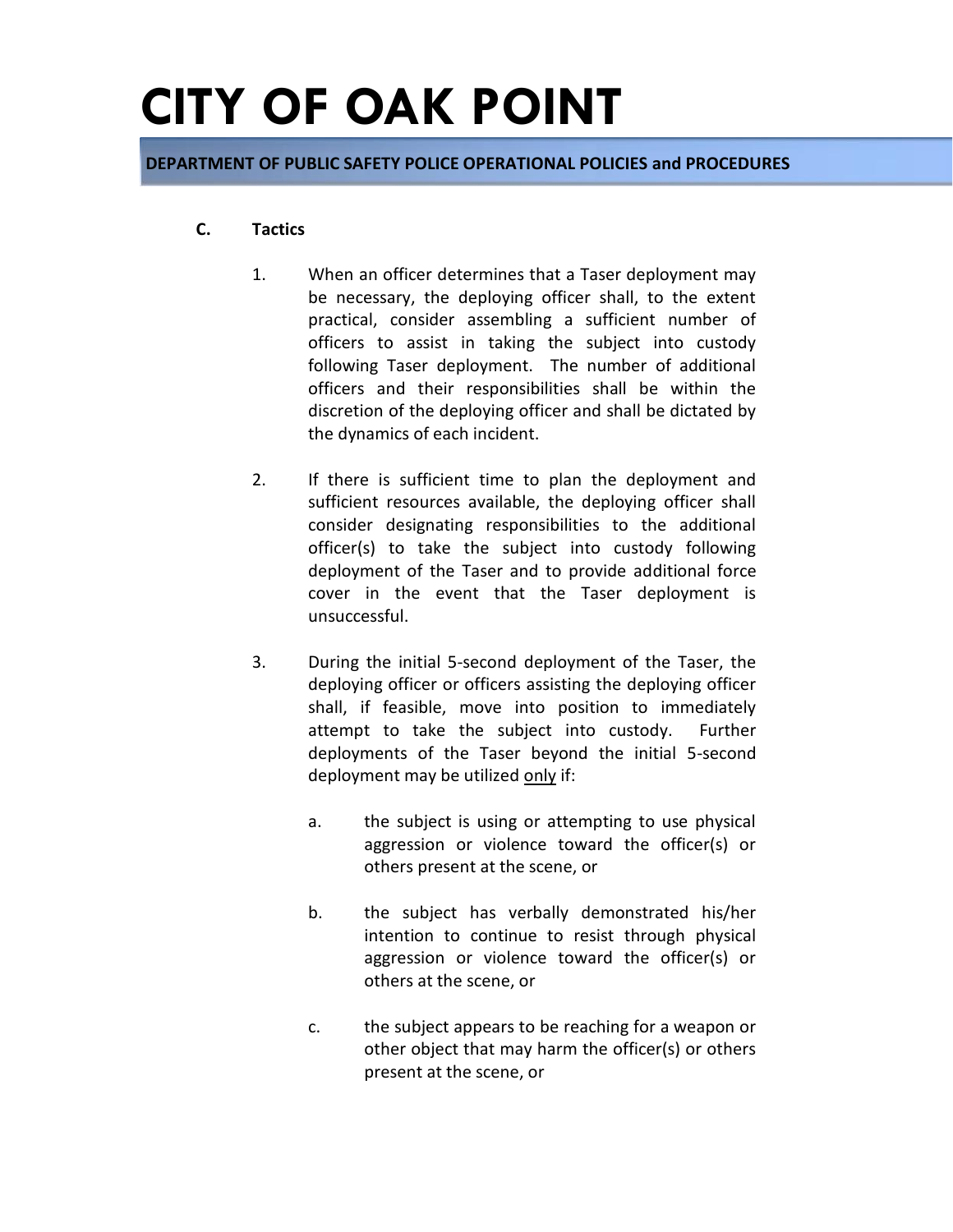#### **DEPARTMENT OF PUBLIC SAFETY POLICE OPERATIONAL POLICIES and PROCEDURES**

d. the subject is attempting to get up from the ground or flee the area.

The failure or refusal to comply with the officer's directions and/or passive resistance alone, absent one or more of the above factors, is insufficient cause for further deployment(s) of the Taser beyond the initial 5-second deployment.

#### **D. Obligation Following Deployment**

- 1. The officer deploying the Taser shall document all deployments of a Taser in the corresponding arrest and/or offense reports in addition to the Use of Force Form including:
	- a. the specific circumstances of each deployment,
	- b. the location of the probe impact sites on the subject's body, and
	- c. the serial number of the Taser and Taser cartridge.
- 2. The officer deploying the Taser shall, after a subject has been handcuffed or otherwise secured, determine where the Taser probes have struck the subject. If the officer determines that the probes did not strike the subject's groin, face, neck or breasts (in the case of female subjects), and the officer believes that the probes can be safely removed, the officer shall carefully remove the probes in accordance with departmental training. If the officer believes that the probes have struck the subject in the groin, face, neck or breasts (in the case of females), or otherwise believes that the probes cannot be safely removed, the officer shall request a paramedic respond to remove the probes or transport the subject to an appropriate medical facility for treatment.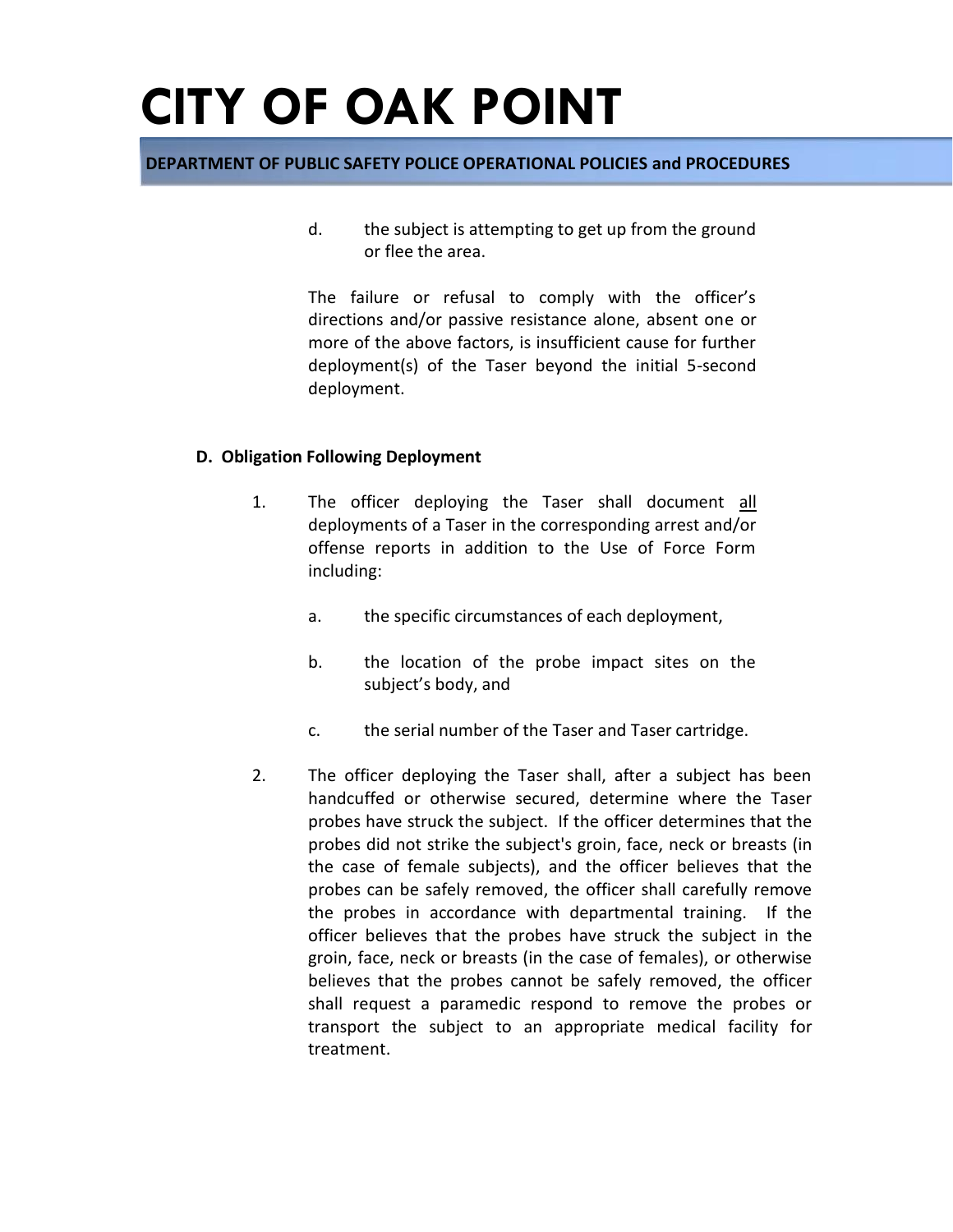#### **DEPARTMENT OF PUBLIC SAFETY POLICE OPERATIONAL POLICIES and PROCEDURES**

- 3. The officer deploying the Taser shall request medics to respond to the scene to examine and treat any subject who:
	- a. has received 1 or more Taser deployments
	- b. evidences signs of excited delirium
	- c. evidences or complains of difficulty breathing, chest pains, or who discloses a pre-existing respiratory, cardiac, or other serious medical condition.
- 4. The officer deploying the Taser shall ensure that photographs are taken of the probe impact sites and any injuries sustained by the subject.

#### **E. Maintenance**

- 1. Testing and maintenance shall be in accordance with the manufacturers specifications. Each officer who carries a Taser shall
	- a. inspect the Taser at the beginning of each tour of duty to ensure that the battery level is above 20%
	- b. discharge the Taser with the cartridge removed for one second to insure that the Taser is operational and maintains a charge.

#### **F. Prohibited Use**

- 1. Use of the CED is strictly **prohibited** under the following circumstances:
	- a. When flammable gases or liquids are known to be in close proximity to the subject.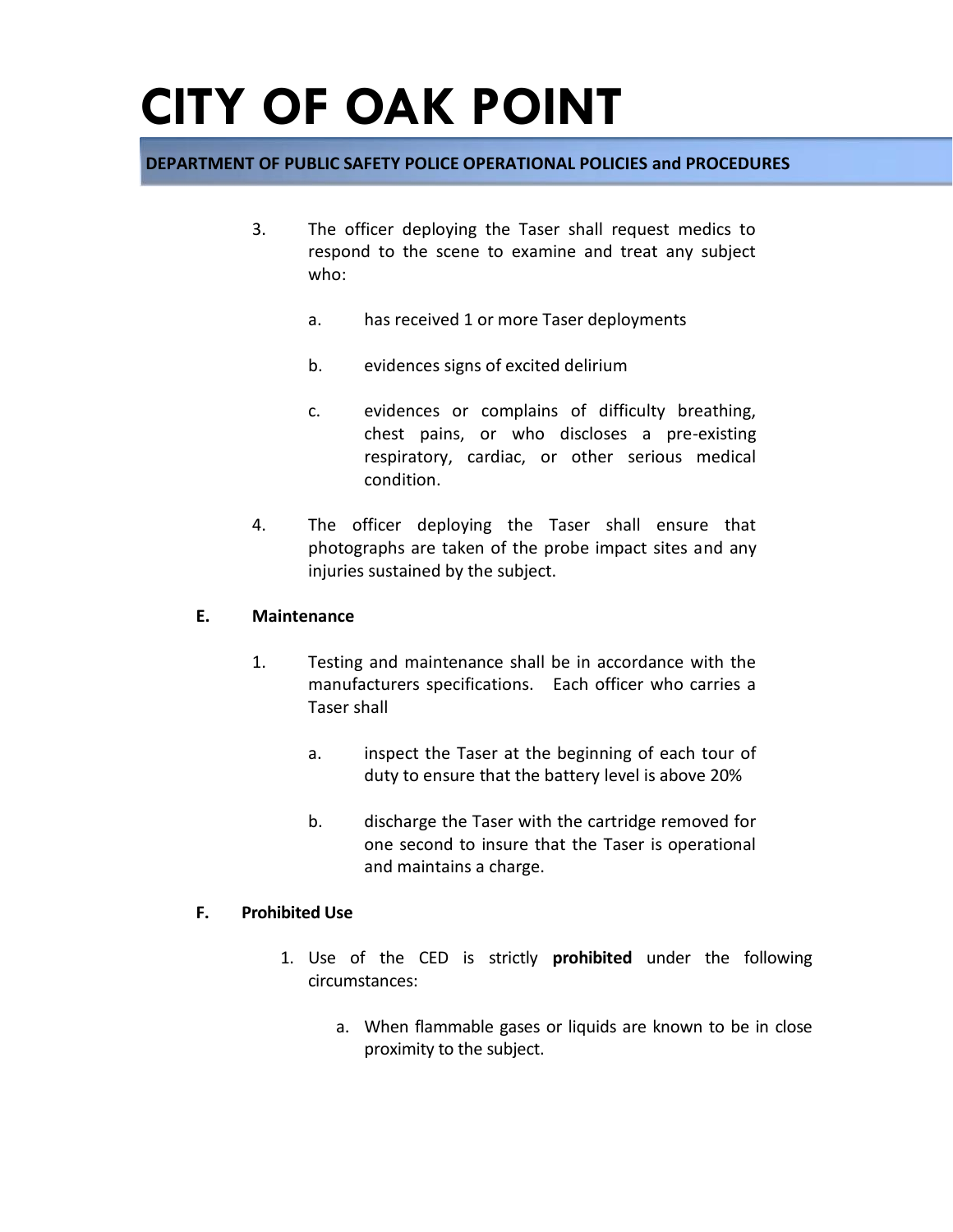#### **DEPARTMENT OF PUBLIC SAFETY POLICE OPERATIONAL POLICIES and PROCEDURES**

- b. Where the suspect is at an elevated location and there exists risk of serious injury or death from a fall. This includes proximity to deep water or other similar locations.
- c. On visibly pregnant females, young children under the age of 14 or less than 100 pounds, the visibly frail or elderly persons over 65 or less than 100 pounds, unless deadly force is otherwise justified and the CED is used as an attempt to avoid the use of deadly force.
- d. On handcuffed prisoners, without the expressed authority of a supervisor. Exigent circumstances must exist (such as to prevent the subject from injuring himself or others and other means of control are ineffective or unavailable).
- e. On a subject who is visibly confined to a wheelchair unless it is objectively clear to prevent serious injury to himself/herself and/or if deadly force is justified.
- f. On a subject in control of a vehicle.
- g. On individuals with known neuromuscular disorders such as muscular sclerosis, muscular dystrophy or epilepsy; or persons known to be wearing pacemakers or other biomedical devices sensitive to electrical current, or known to have heart conditions.
- h. On any subject believed to be under the influence of Methamphetamine unless deadly force is otherwise justified and the CED is used as an attempt to avoid the use of deadly force.
- 2. No more than one officer should activate a CED against a person at a time.

**Approved:** *M. Shackleford*  **M. Shackleford**

Adopted: 10.01.2013 Revised: 11.05.2013 Format